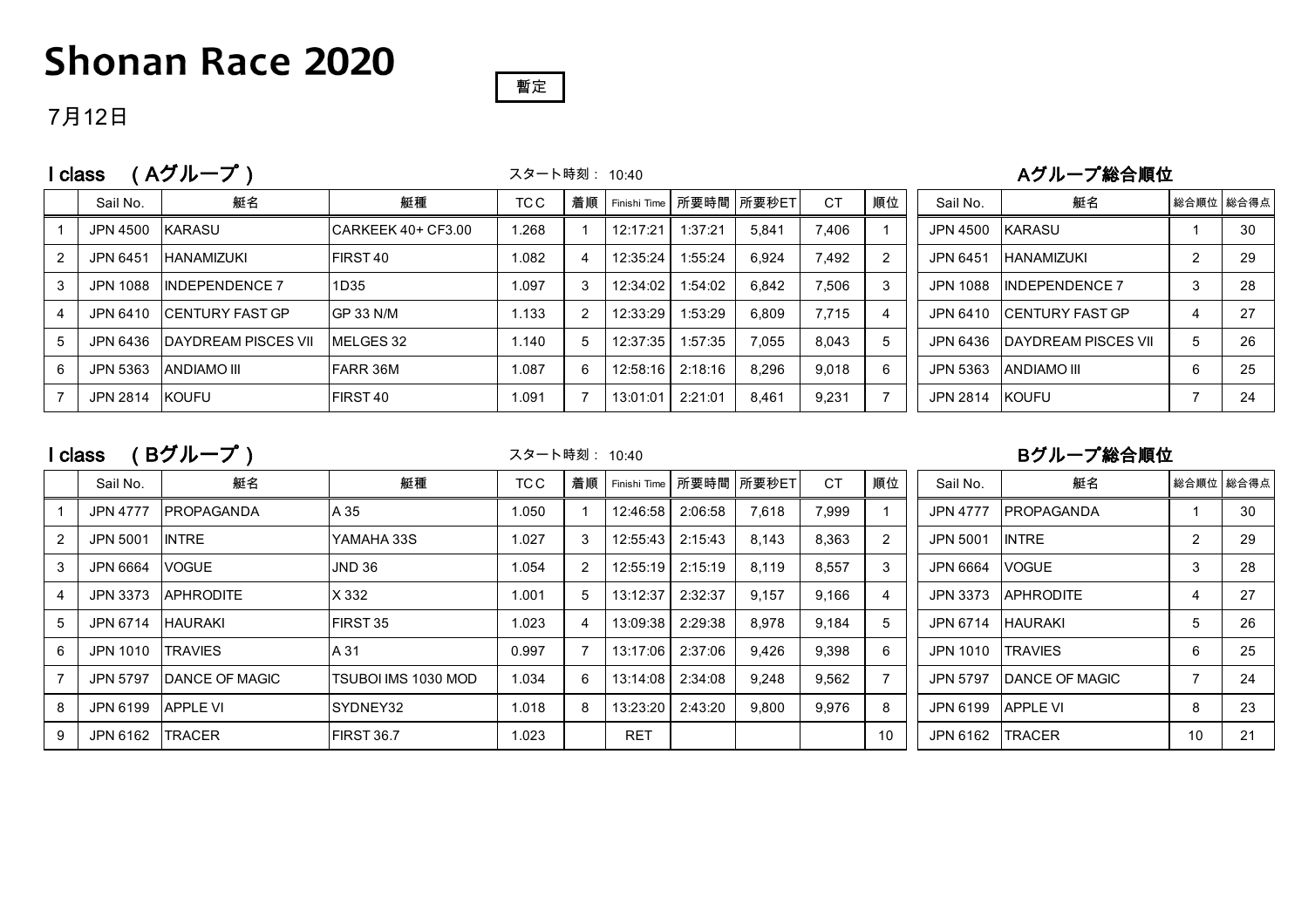## **Shonan Race 2020**

#### 暫定

### 7月12日

| class          |                   |                        |                     |       | スタート時刻: 10:40 |              |         |       |           | 総合順位           |                 |                        |                |           |
|----------------|-------------------|------------------------|---------------------|-------|---------------|--------------|---------|-------|-----------|----------------|-----------------|------------------------|----------------|-----------|
|                | Sail No.          | 艇名                     | 艇種                  | TC C  | 着順            | Finishi Time | 所要時間    | 所要秒ET | <b>CT</b> | 順位             | Sail No.        | 艇名                     |                | 総合順位 総合得点 |
|                | <b>JPN 4500</b>   | <b>KARASU</b>          | CARKEEK 40+ CF3.00  | 1.268 |               | 12:17:21     | 1:37:21 | 5,841 | 7.406     |                | JPN 4500        | <b>KARASU</b>          |                | 30        |
| 2              | <b>JPN 6451</b>   | <b>HANAMIZUKI</b>      | FIRST 40            | 1.082 |               | 12:35:24     | 1:55:24 | 6,924 | 7,492     | $\overline{2}$ | <b>JPN 6451</b> | <b>HANAMIZUKI</b>      | $\overline{2}$ | 29        |
| 3              | JPN 1088          | <b>INDEPENDENCE 7</b>  | 1D35                | 1.097 | 3             | 12:34:02     | 1:54:02 | 6,842 | 7,506     | 3              | JPN 1088        | <b>INDEPENDENCE 7</b>  | 3              | 28        |
| 4              | JPN 6410          | ICENTURY FAST GP       | <b>GP 33 N/M</b>    | 1.133 | 2             | 12:33:29     | 1:53:29 | 6,809 | 7,715     | 4              | JPN 6410        | CENTURY FAST GP        | 4              | 27        |
| $\overline{5}$ | <b>JPN 4777</b>   | <b>PROPAGANDA</b>      | A 35                | 1.050 | 6             | 12:46:58     | 2:06:58 | 7,618 | 7,999     | 5              | <b>JPN 4777</b> | <b>PROPAGANDA</b>      | 5              | 26        |
| 6              | JPN 6436          | IDAYDREAM PISCES VII   | MELGES 32           | 1.140 | 5.            | 12:37:35     | 1:57:35 | 7,055 | 8,043     | 6              | JPN 6436        | IDAYDREAM PISCES VII   | 6              | 25        |
|                | <b>JPN 5001</b>   | <b>INTRE</b>           | YAMAHA 33S          | 1.027 | 8             | 12:55:43     | 2:15:43 | 8,143 | 8,363     | $\overline{7}$ | <b>JPN 5001</b> | <b>INTRE</b>           |                | 24        |
| 8              | <b>JPN 6664</b>   | <b>VOGUE</b>           | <b>JND 36</b>       | 1.054 |               | 12:55:19     | 2:15:19 | 8,119 | 8,557     | 8              | JPN 6664        | <b>VOGUE</b>           | 8              | 23        |
| 9              | JPN 5363          | <b>ANDIAMO III</b>     | FARR 36M            | 1.087 | 9             | 12:58:16     | 2:18:16 | 8,296 | 9.018     | 9              | JPN 5363        | <b>ANDIAMO III</b>     | 9              | 22        |
| 10             | JPN 3373          | <b>APHRODITE</b>       | X 332               | 1.001 | 12            | 13:12:37     | 2:32:37 | 9,157 | 9,166     | 10             | <b>JPN 3373</b> | <b>APHRODITE</b>       | 10             | 21        |
| 11             | JPN 6714          | <b>HAURAKI</b>         | FIRST 35            | 1.023 | 11            | 13:09:38     | 2:29:38 | 8,978 | 9,184     | 11             | JPN 6714        | <b>HAURAKI</b>         | 11             | 20        |
| 12             | JPN 2814          | <b>KOUFU</b>           | FIRST <sub>40</sub> | 1.091 | 10            | 13:01:01     | 2:21:01 | 8,461 | 9,231     | 12             | JPN 2814        | <b>KOUFU</b>           | 12             | 19        |
| 13             | JPN 1010          | <b>ITRAVIES</b>        | A 31                | 0.997 | 14            | 13:17:06     | 2:37:06 | 9,426 | 9,398     | 13             | JPN 1010        | <b>TRAVIES</b>         | 13             | 18        |
| 14             | JPN 5797          | <b>IDANCE OF MAGIC</b> | TSUBOI IMS 1030 MOD | 1.034 | 13            | 13:14:08     | 2:34:08 | 9,248 | 9,562     | 14             | <b>JPN 5797</b> | <b>IDANCE OF MAGIC</b> | 14             | 17        |
| 15             | JPN 6199          | <b>APPLE VI</b>        | SYDNEY32            | 1.018 | 15            | 13:23:20     | 2:43:20 | 9,800 | 9,976     | 15             | JPN 6199        | <b>APPLE VI</b>        | 15             | 16        |
| 16             | JPN 6162   TRACER |                        | <b>FIRST 36.7</b>   | 1.023 |               | <b>RET</b>   |         |       |           | 17             | JPN 6162        | <b>TRACER</b>          | 17             | 14        |